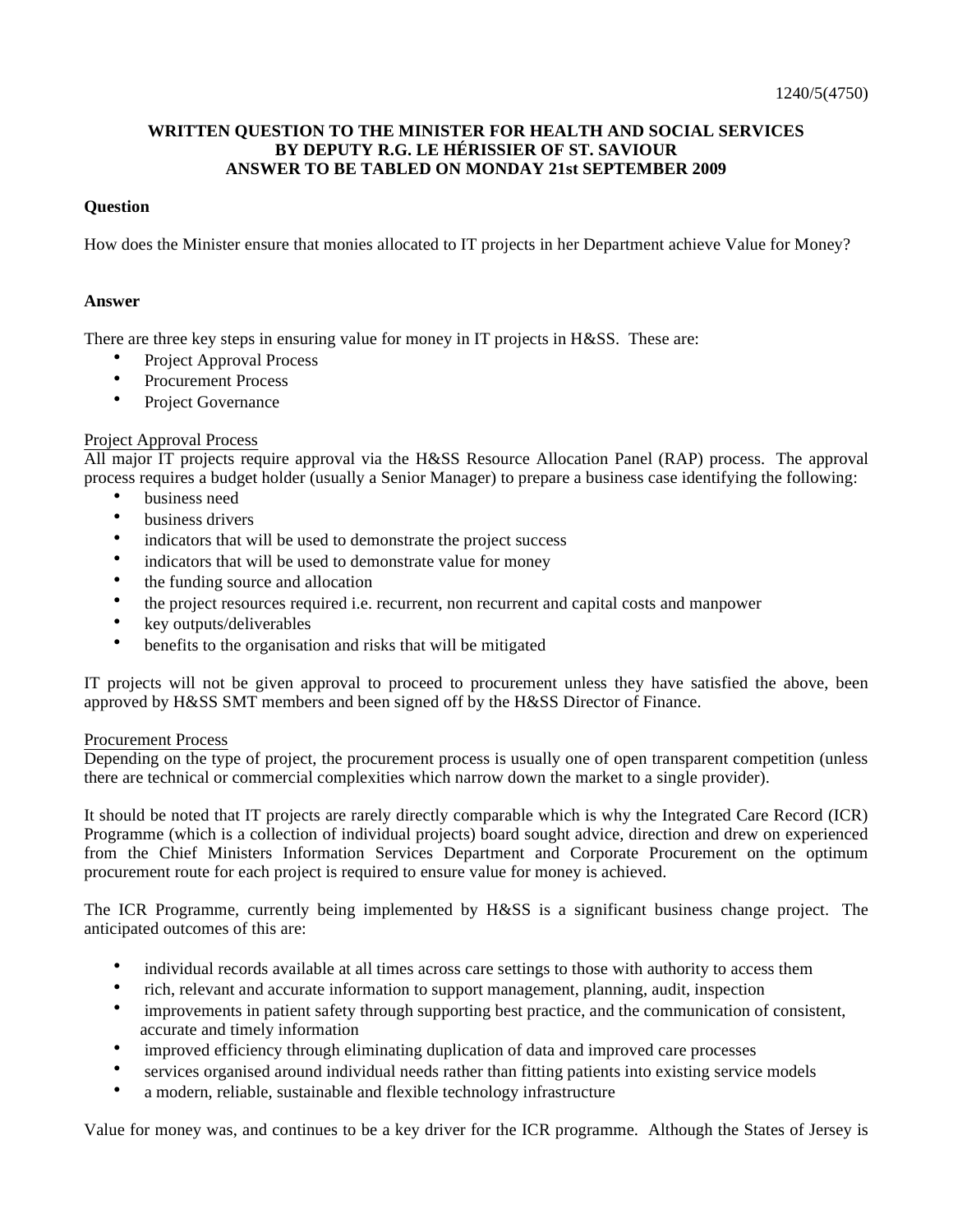not part of the EU and is not bound to managing procurements in accordance with the EU Directives, H&SS is committed to following procurement best practice.

The ICR Programme Management team working alongside SoJ Corporate Procurement Team identified the 'Competitive Dialogue' process would be the optimum route to ensuring value for money and delivery of the objectives was achieved. This recognised EU procurement approach gave the structure and rules that ensured openness and transparency and would provide the best outcome.

#### Programme Governance

All IT projects must follow the established States project management and governance framework. This involves the establishment of Project Boards. It is the responsibility of the board to ensure the project is delivered, benefits are realised and value for money is achieved. This will involve regularly monitoring against milestones, identification and control of risks as well as financial management.

In the case of the ICR Programme there is an established Programme Board. The purpose of the Programme Board is to provide a robust assurance mechanism to support the HSS ICR programme. The board will ensure the programme and subsequent projects are managed with due regard to the provision of systems and services that are fit for purpose, delivered on time and within budget.

The ICR Programme Board has the following responsibilities:

- Set the strategic direction of the ICR Programme
- Responsible for sponsoring the ICR Programme
- Ensure the Programme is managed using MSP methodology
	- **Monitor progress against project plans**
	- Identify risks and take appropriate action to mitigate those risks
	- **Ensure H&SS** is equipped to take decisions on procurement and implementation.
- Ensure that the Health and Social Services Minister is appropriately briefed on progress, risk and issues.
- Ensure H&SS's IT infrastructure supports the Programme.
- Ensure appropriate links are made to the Strategic Plan and Risk Register.
- Create an environment in which the programme can thrive.
- Endorse, advise and support the SRO (Senior Responsible Officer)
- Provide continued commitment and endorsement in support of the SRO at Programme Milestones.
- Approve the progress of the Programme against the strategic objectives.
- Provide visible leadership and commitment to the programme at communication events.
- Allocate budget to, and set tolerances for, programme activities.
- Act as an escalation / issue resolution forum for significant programme issues.
- Confirm successful delivery and sign-off at the closure of the programme.

Members of the ICR Programme procurement board were: